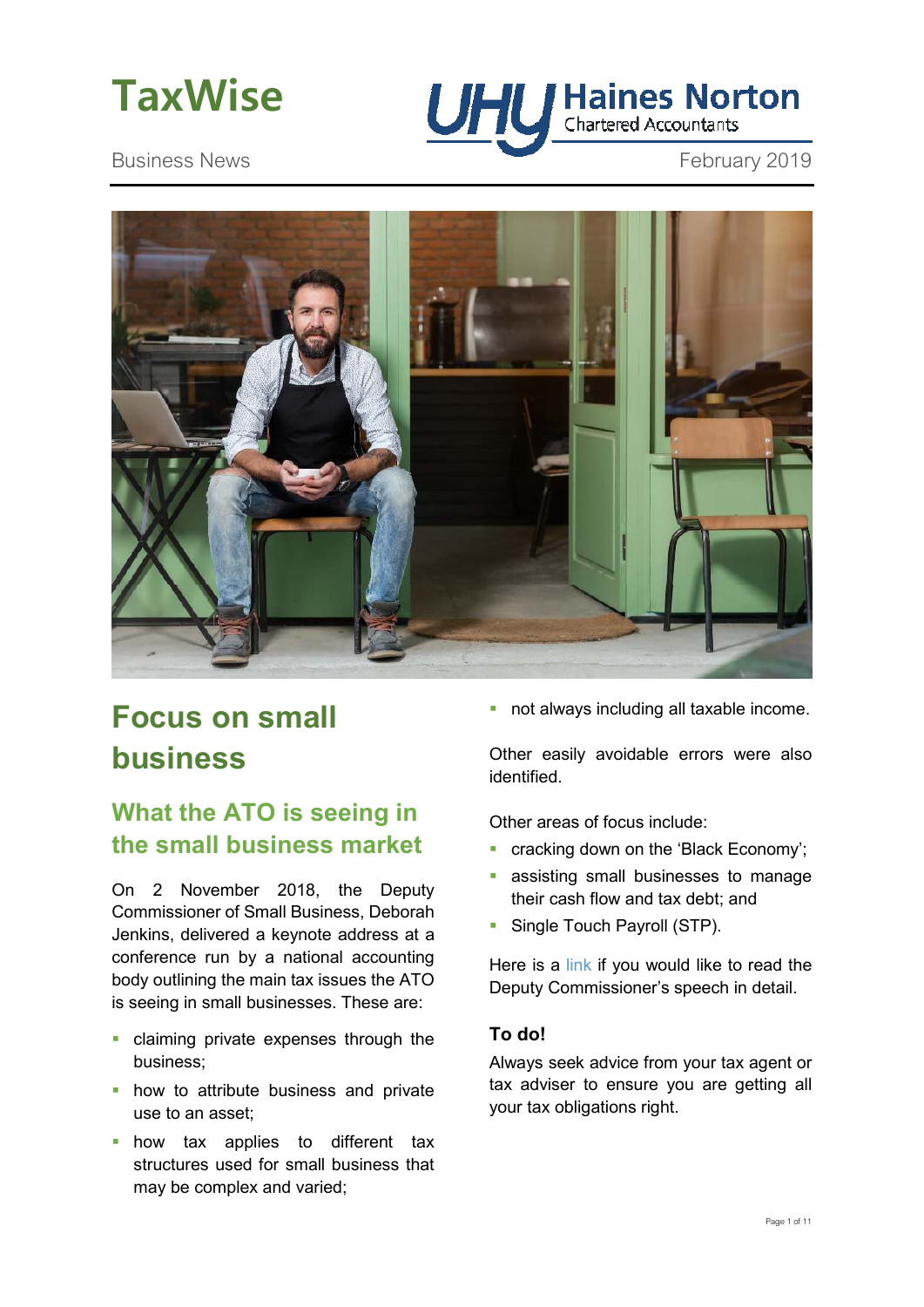

## **Motor vehicle expenses - how to get them right**

The ATO has published a new factsheet on motor vehicle expenses to help small businesses get this right.

The small business motor vehicle expenses fact sheet will help you answer common questions about:

- **types of motor vehicle expenses you** can claim;
- **numeral or methods you can use to calculate your** claim;
- **private use of a business car;**
- **•** whether your vehicle is considered to be a car, and how this affects your claim; and
- **•** records you need to keep.

If you use motor vehicles in your business, this fact sheet is for you.



**Disqualifying directors of phoenix companies** 

In November 2018, the Australian Small Business and Family Enterprise Ombudsman, Kate Carnell, supported the proposal made by the Shadow Assistant Treasurer, Andrew Leigh, to allow the Commissioner of Taxation to apply to ASIC to have directors who don't meet their tax obligations disqualified in egregious cases. The ALP would also put in place 'name and shame' powers.

Directors involved in phoenix activity deliberately shut down companies to avoid their obligations to small businesses, employees and the Government (including the ATO).

In response, Ms Carnell stated: "This is another approach that could help deal in part with the problem of company phoenixing, which destroys small businesses".

To read more of Ms Carnell's response, go here.



## **Supporting Indigenous small business**

The ATO is committed to supporting small businesses run by Indigenous Australians. They have dedicated staff on the Indigenous Helpline who specialise in helping Aboriginal and Torres Strait Islander people understand their tax and superannuation obligations in their small business.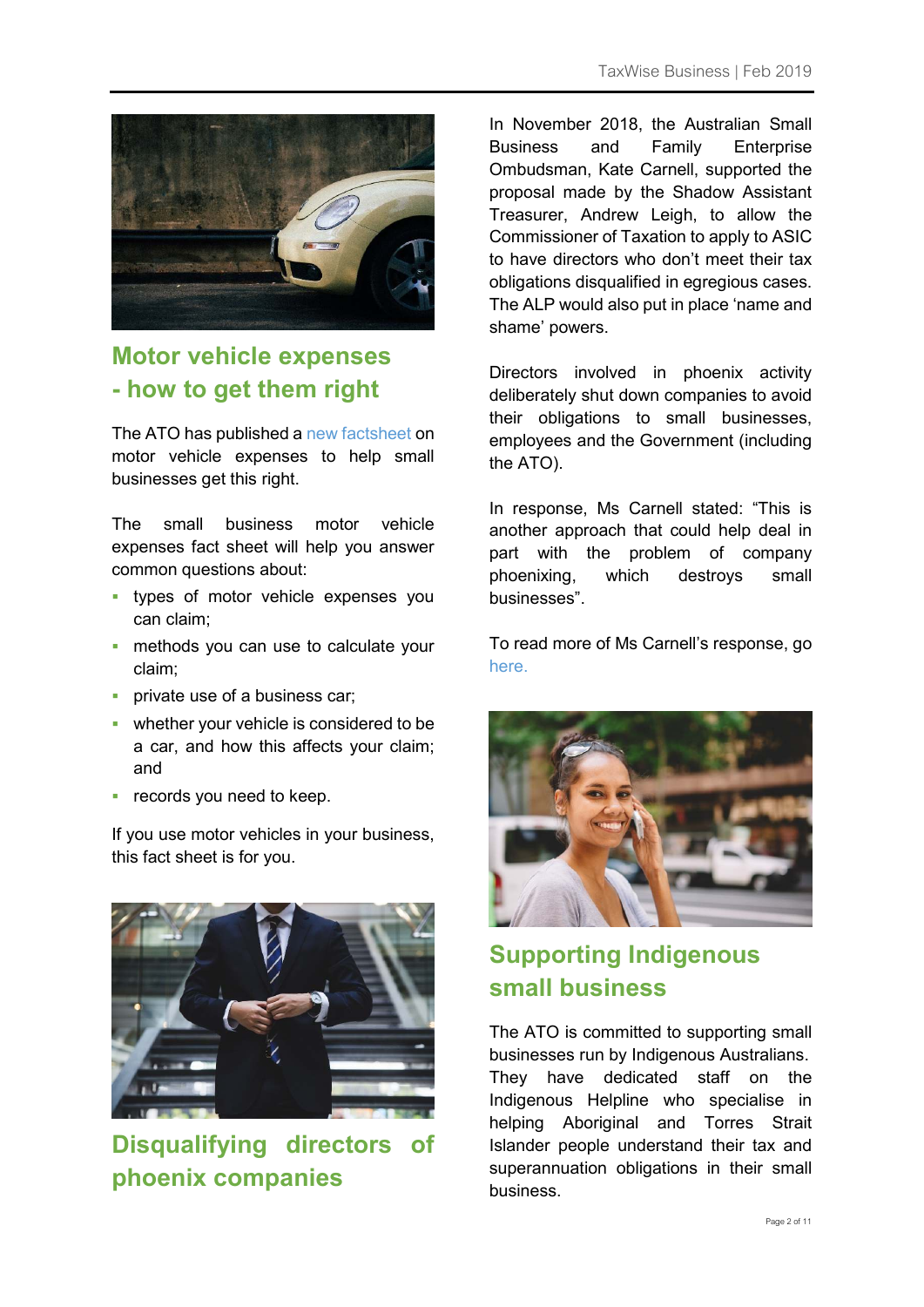The Helpline number is 13 10 30 (8.00am to 6.00pm, Monday to Friday, except public holidays).

#### **Tip!**

If you are starting a small business, your tax adviser will be able to assist you with working out the best structure for your business, understanding your tax and superannuation obligations and meeting those obligations on time.



## **Don't forget about the small business income tax offset**

If you run your business as a sole trader, or receive a share of small business income from a trust or partnership, don't forget you may be able to save up to \$1,000 on your tax bill by claiming the small business income tax offset.

The offset is worked out based on the proportion of income tax payable on your business income.

Your business aggregated turnover must be less than the relevant threshold – see the following table:

| Income<br>Year (s) | <b>Aggregated</b><br>turnover<br>threshold | % Rate<br>οf<br>offset | <b>Maximum</b><br>offset<br>amount |
|--------------------|--------------------------------------------|------------------------|------------------------------------|
| 2016               | \$2,000,000                                | 5%                     | \$1,000                            |
| 2017<br>2020       | \$5,000,000                                | 8%                     | \$1,000                            |
| 2021               | \$5,000,000                                | 13%                    | \$1,000                            |
| 2022               | \$5,000,000                                | 16%                    | \$1,000                            |

#### **Note!**

You cannot claim the small business income tax offset if you run your business through a company. Talk to your tax agent about what other small business tax concessions you may be eligible for.



## **Instant asset write-off for small businesses extended and increased**

Small businesses will get an extra tax break following the recent announcement by the Government that the instant asset write-off scheme will be extended to 30 June 2020 for assets purchased under \$25,000 in value.

Small businesses will be able to immediately deduct assets costing less than \$25,000 instead of claiming deductions over a number of years.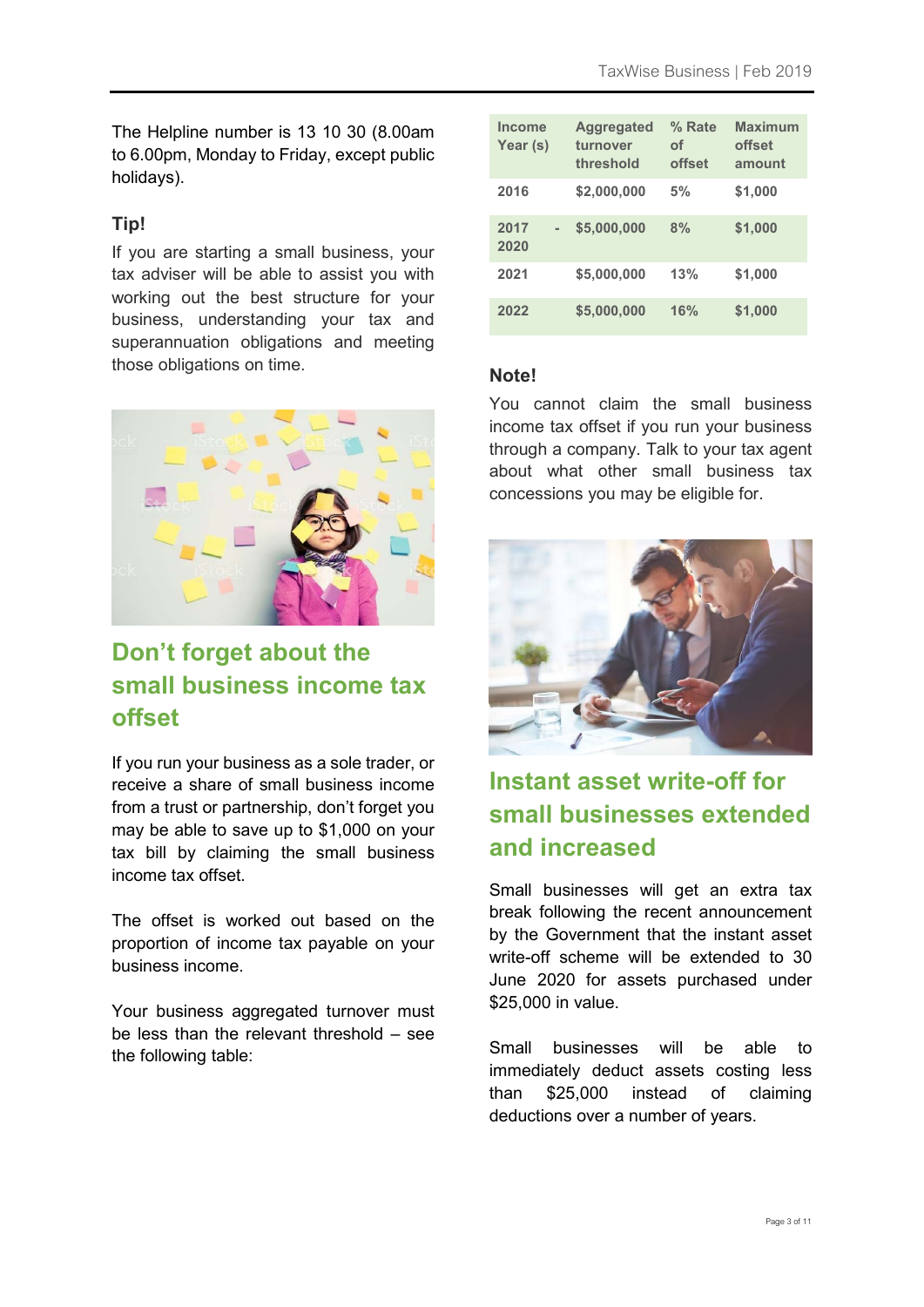The new increased threshold of \$25,000 applies from 29 January 2019 (instead of \$20,000). There is no limit on how many assets can be claimed.

#### **Tip!**

A helpful tip from the Australian Small Business and Family Enterprise Ombudsman, Kate Carnell: "Small and family businesses need to remember that this is a tax deduction, not a rebate. So you need to have sufficient profit to write off the new asset against."



## **Taxable payments reporting system expanding**

The Taxable payments reporting system (TPRS) is slowly being expanded to cover more and more industries. It first started with the building and construction industry and from 1 July 2018 also includes contractors that provide courier and cleaning services. Businesses that make payments to contractors in these industries will need to lodge their first annual report by 28 August 2019.

The ATO has issued some guidance (LCR 2018/8) on how these rules will apply. Your tax agent or tax adviser will, of course, be able to assist you to meet your reporting obligations.

In late November 2018, legislation was passed to further expand the TPRS to contractor payments in the following industries:

- **security providers and investigation** services;
- **•** road freight transport; and
- computer system design and related services.

Businesses will be required to lodge their first annual report for payments in these industries by 28 August 2020.

The ATO has issued some digital resources, fact sheets and webinar recordings to assist taxpayers to understand their reporting obligations. However, your primary resource for assistance is your tax agent or adviser.



## **Digital economy**

#### **The digital economy and Australia's corporate tax system**

The Government is working with other countries, through the G20 and the OECD, to develop sustainable, multilateral responses to address the challenges to our tax system arising from digitalisation. A discussion paper was issued by Treasury for comment by 30 November 2018 to explore options to move towards a fairer and more sustainable tax system for the digitalised economy.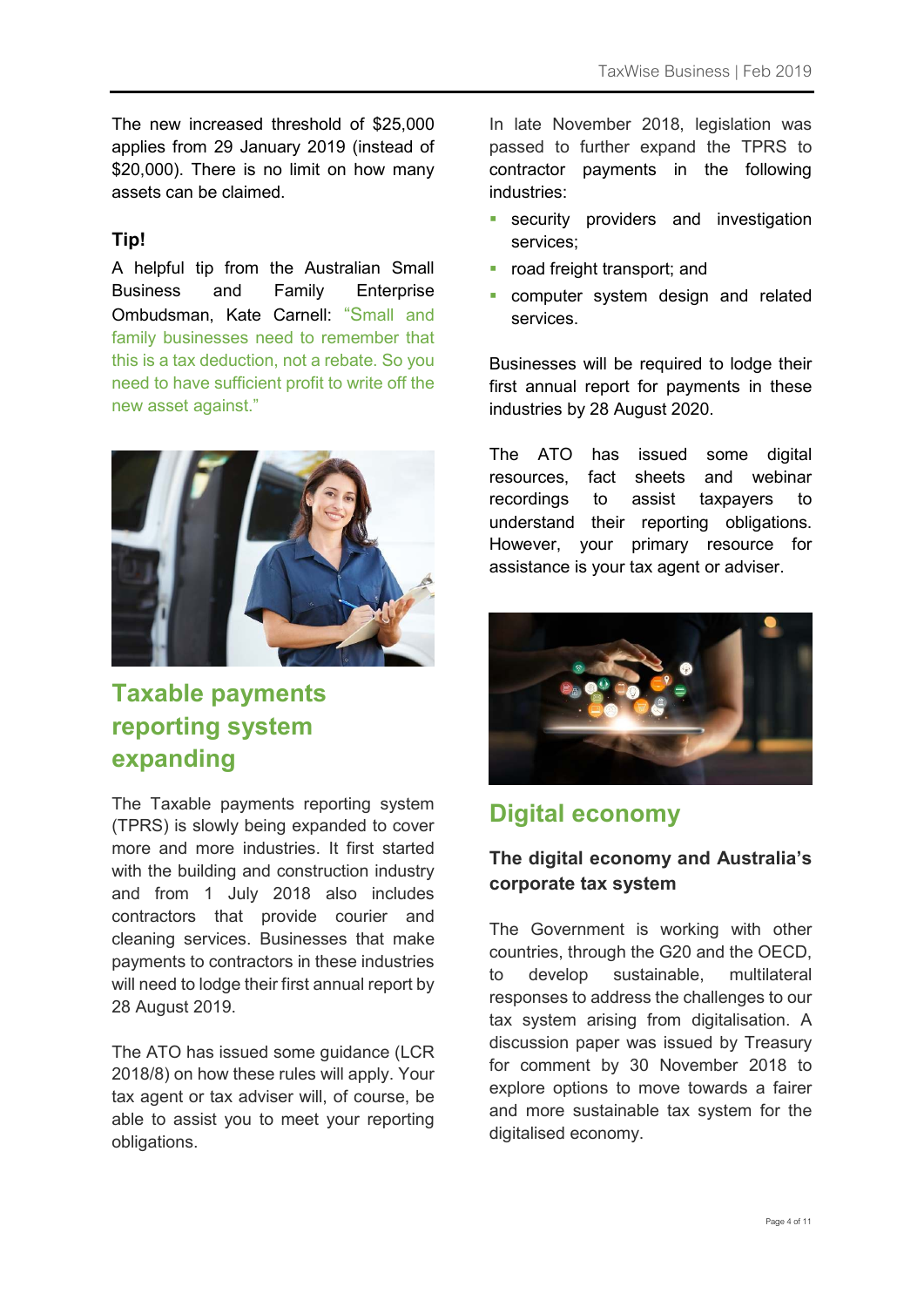### **E-commerce and digital economy outcomes for the Tax Avoidance Taskforce**

The rapidly evolving nature of the ecommerce and digital economy industry has significantly transformed the way multinational enterprises conduct their operations. This has resulted in complex arrangements being used as well as new, emerging business models. Consequently, highly complex and often unique business and financial structures are used by these enterprises, usually aiming to minimise tax obligations.

As a result of the proliferation of these artificial structures aimed at tax minimisation, this industry was chosen by the ATO as a focus area in the ATO's ongoing efforts to ensure an even playing field for all taxpayers.

As part of the work undertaken by the Tax Avoidance Taskforce, the ATO has done substantial compliance work focusing on the e-commerce and digital economy industry.

Multinational enterprises operating in this industry have significantly increased the profits declared and the tax they pay in Australia as result of the ATO's efforts. The playing field is starting to level out.



**Single Touch Payroll** 

### **Smaller employers – when to use Single Touch Payroll**

If you are an employer with **19** or less employees, you should consider switching to reporting through Single Touch Payroll (STP).

Though you are not yet required to report through STP, you will be from **1 July 2019**. If you use online or cloud-based payroll software, you may be able to start reporting now.

You will need to report payments such as salary and wages, Pay As You Go (PAYG) withholding and super information when you pay your employees.

### **Low-cost Single Touch Payroll solutions for micro businesses**

A range of simple, low-cost Single Touch Payroll solutions are expected to be available in the market from early 2019. These solutions will best suit micro employers (with one to four employees) who need to report through STP, but do not currently have payroll software.

There is a list of software companies on the ATO website that intend to develop solutions for micro businesses.

### **Tip!**

Your tax agent will be able to assist you in meeting your STP obligations. This may save you the expense of obtaining your own STP software. Talk to your tax agent before 1 July 2019 to help you decide what to do about meeting your upcoming STP obligations.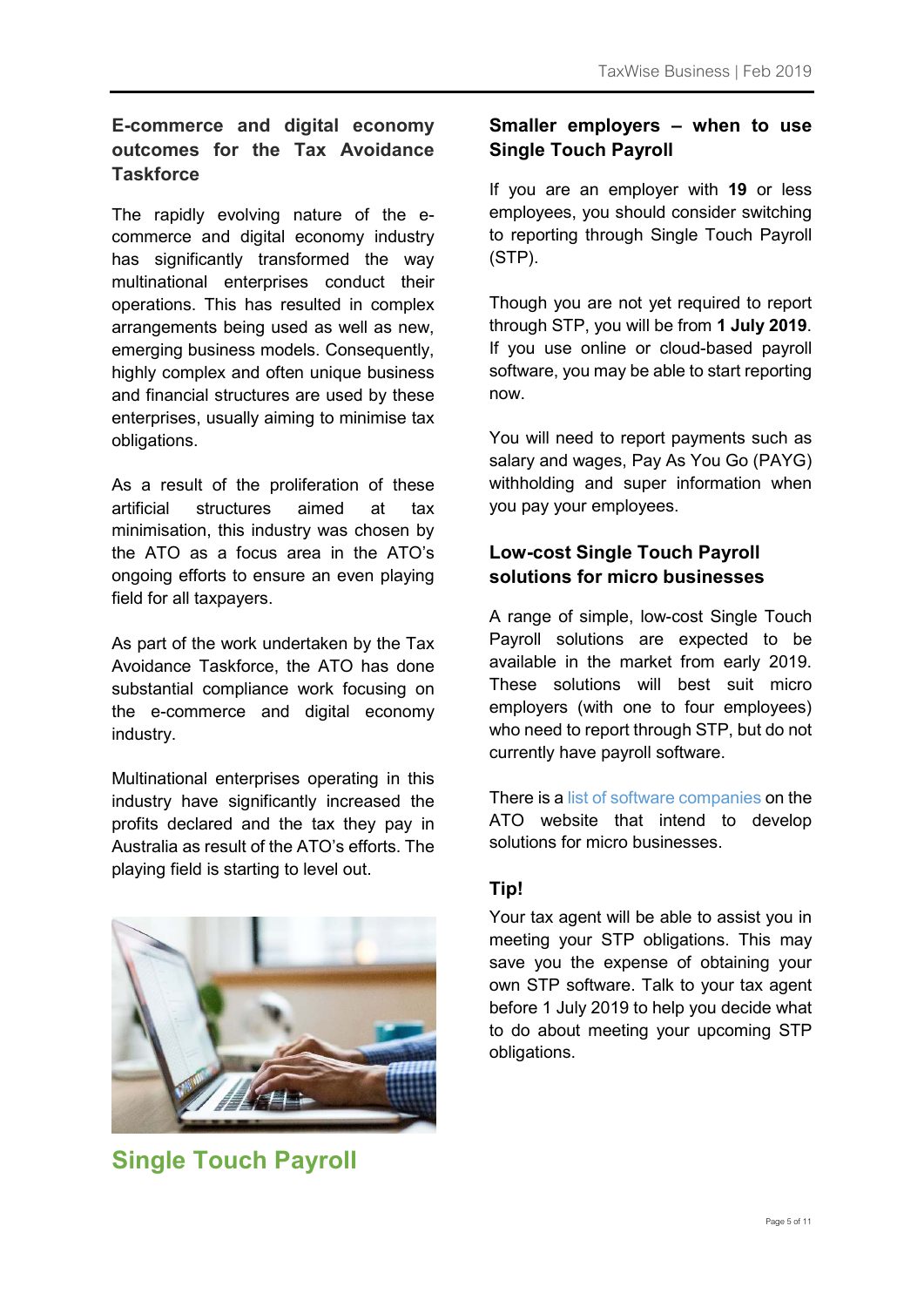

## **GST and small business**

#### **GST and property transactions**

#### **When will you get credits?**

To ensure you can receive GST input tax credits on time, as part of the property settlement process, you should ensure that the supplier details you provide to the purchaser in your notification are correct. If you get the details right at the time of settlement, this will help avoid delays in the processing of your credits by the ATO.

Providing details to the ATO that are not quite correct can delay you accessing your credits and may require the ATO to validate your details.

To ensure timely processing, the ATO has detailed the following 6 steps to follow:

|                  | <b>Step 1: provide correct Supplier details</b> |
|------------------|-------------------------------------------------|
| to the purchaser |                                                 |

- **Step 2: purchaser to enter Supplier** details into Form 1 *GST Property Settlement Withholding notification*
- **Step 3: purchaser** to pay the withholding amount and lodge Form 2 *GST Property Settlement Date confirmation*
- **Step 4:** ATO to allocate a credit to the Supplier GST property credits account if this matches the details provided in Form 1

|                              |                             | Step 5: Supplier to lodge a BAS |  |
|------------------------------|-----------------------------|---------------------------------|--|
|                              |                             | declaring the property          |  |
|                              |                             | transaction                     |  |
|                              |                             | Step 6: ATO to process BAS and  |  |
| transfer credits to Supplier |                             |                                 |  |
|                              | Activity Statement account. |                                 |  |

### **Changes to GST settlement for residential property - can you apply the margin scheme?**

New legislation affecting GST on purchases of new residential premises and potential residential land started to apply from 1 July 2018. The new legislation requires purchasers of certain land to withhold an amount from the purchase price and instead remit this amount to the ATO.

If you are in business and registered for GST and you are selling new residential premises or potential residential land, you may be able to apply the GST margin scheme to your sale.

If the margin scheme applies to your sale, you must notify the purchaser of the withholding amount to ensure the purchaser withholds the correct amount. The withholding amount is 7% of the contract price (cents are not included).

The new legislation has not changed the way the margin scheme applies or operates, including business activity statement (BAS) reporting. All property sales continue to be reported at label G1 and the GST on sales reported at label 1A on your BAS.

#### **Do you make any GST-free sales?**

Do you sell food? Do you supply education? Do you provide medical services? Do you sell any of the products and services in the list below?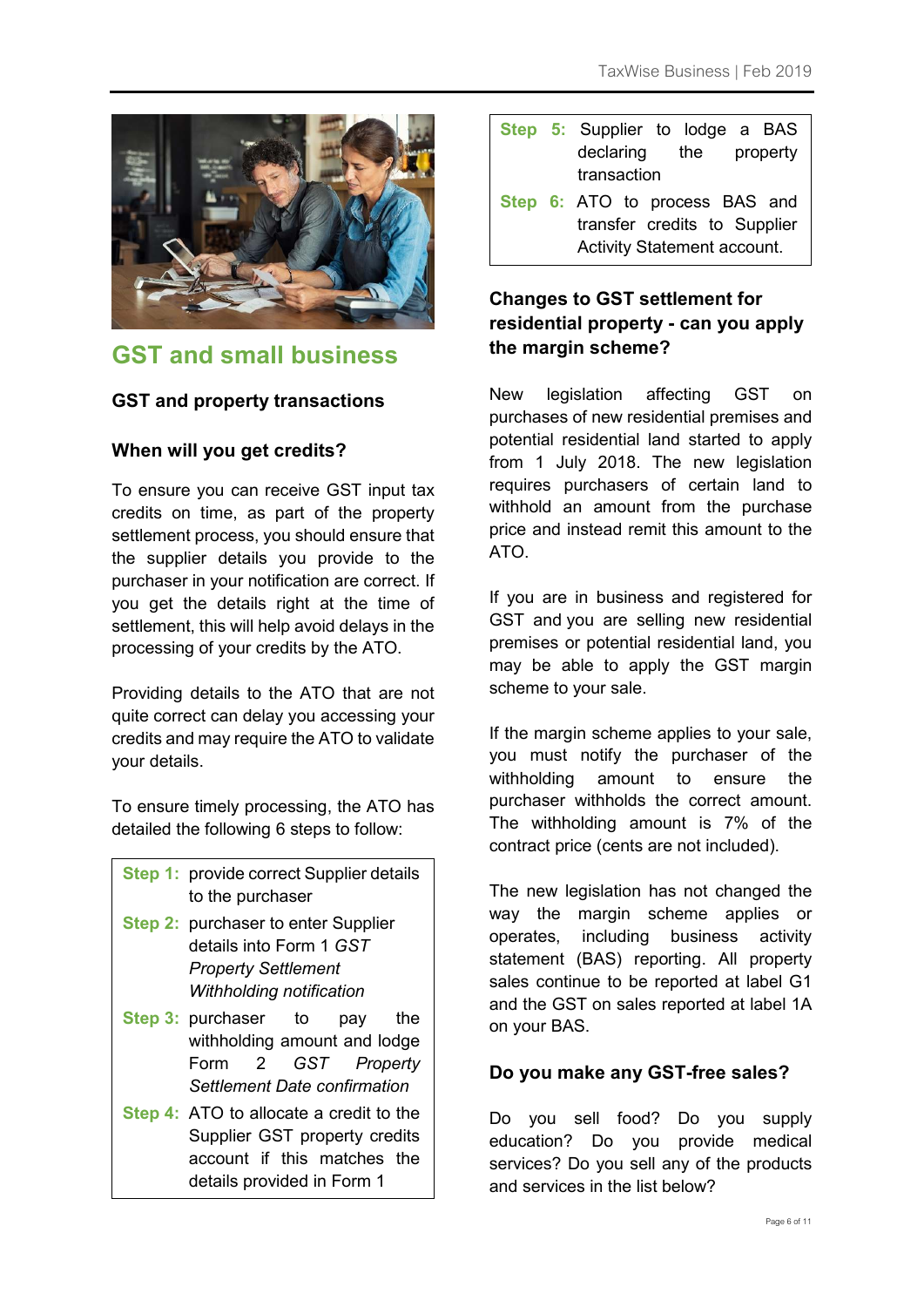- Most basic food
- **Some education courses**, course materials and related excursions or field trips
- Some medical, health and care services
- Some menstrual products (from 1 January 2019)
- **Some medical aids and appliances**
- Some medicines
- **Some childcare services**
- **Some religious services and charitable** activities
- **Supplies of accommodation and meals** to residents of retirement villages by certain operators
- **Cars for disabled people to use, as long** as certain requirements are met
- **Precious metals**
- **Farmland**
- **Exports.**

If so, some of the products and services you sell may be GST-free. This means, you don't need to charge GST on them and you can still claim any input tax credits you may be entitled to.

#### **To do!**

If you are not sure whether you should be charging GST on the goods and services you sell, check with your tax adviser.



**Fringe benefits tax** 

#### **Did you throw a party for your employees to celebrate the festive season?**

If so, you need to consider whether you have any FBT obligations associated with the party. If you also gave your employees a gift, there may be an FBT implication too.

It also makes a difference whether the party was held on your business premises or somewhere else.

If the cost of everything per person is less than \$300, you may have provided a 'minor benefit' which may be exempt from FBT.

Your tax adviser will be able to tell you whether there are any FBT implications for your business for the party and the gifts.

#### **Private use of cars and FBT**

A car fringe benefit may arise when your business owns or leases a car and makes it available for an employee to use for private travel. It is the availability of the car for private use by an employee that is the 'fringe benefit'.

A car is 'available for private use' if it is garaged or kept at or near the employee's residence at any time on a day. Generally speaking, using the car to travel to and from work is 'private use' of the car.

If your business has recently acquired a car, you may have received a letter from the ATO to help you understand what your FBT obligations might be. If you are not sure what your FBT obligations are, you should speak with your tax adviser.

#### **Note!**

An 'employee' also includes a director.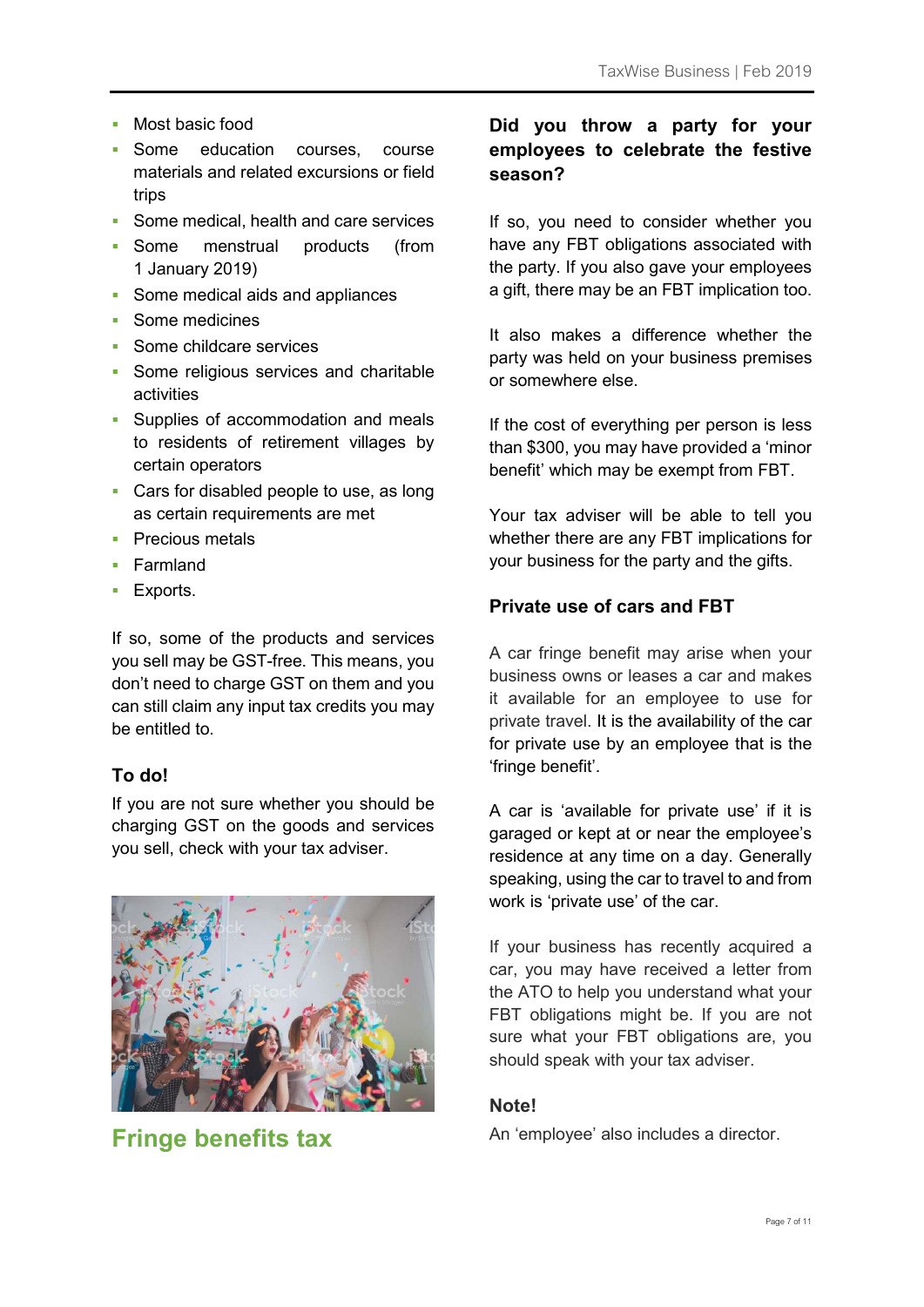### **The FBT rules are being reviewed**

#### **Board of Taxation FBT Compliance Review**

The Board of Taxation is conducting a review into the compliance costs associated with fringe benefits tax. They recently ran a survey which employers could complete to provide information to the Board about their own experience with FBT compliance costs.

Shortly the Board will make recommendations to the Government about whether any changes to FBT compliance are required. However, as is typical of government reviews, it may be a while before any changes are made.

**Productivity Commission review into the Zone Tax Offset, Fringe Benefit Tax remote area concessions and Remote Area Allowance** 

In February 2019, the Productivity Commission intends to begin a review into 'remote tax assistance' - the Zone Tax Offset, Fringe Benefits Tax remote area concessions and Remote Area Allowance – which provide financial support to people living in remote areas of Australia.

Eligibility for assistance is determined by geographical location divided into zones. The zones have been largely unchanged since 1945. The main concern from this is that the current financial support doesn't reflect the current status of demography, infrastructure and the cost of living.

The Productivity Commission is not due to report for 12 months following commencement of the review. So, any change in this area may not occur for a long time.



## **Does your business own a rental property?**

If you own residential rental property, you are only able to claim deductions for travel expenses relating to inspecting, maintaining, or collecting rent from the property if you are carrying on a rental property business or the property is owned by an excluded entity (eg a company).

The law changed on 1 July 2017 to restrict when travel expenses associated with rental properties could be claimed. If you haven't yet lodged your 2018 income tax return for your business, check with your tax adviser whether you are eligible to claim these travel expenses.



## **Ride sourcing**

If you are running or are about to start running a ride-sourcing enterprise, you will need to get an Australian Business Number (ABN) and register for GST.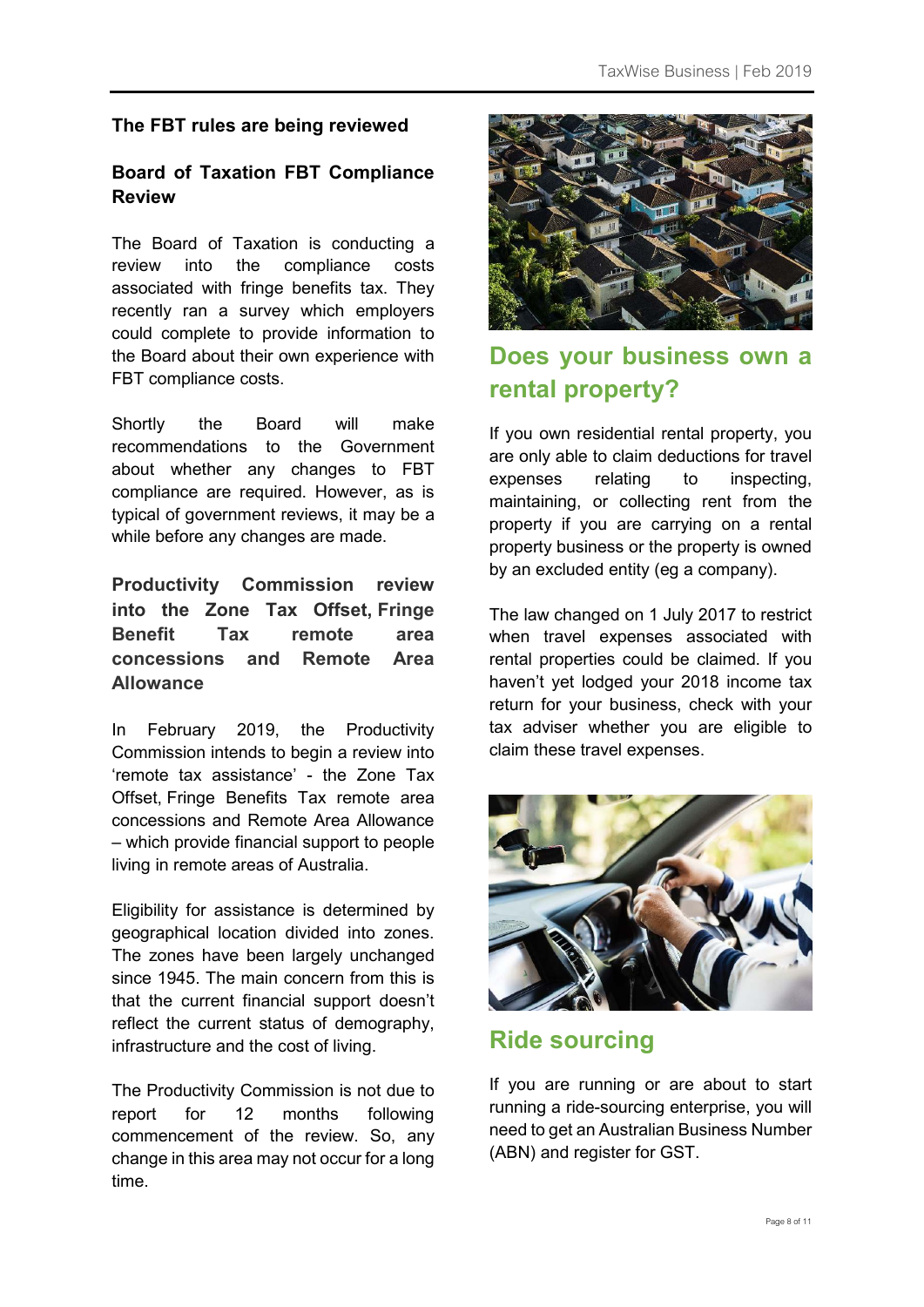Fares you receive are subject to GST and the money you receive from ride-sourcing is subject to income tax.

You can register for an ABN and GST at the same time online via www.abr.gov.au. Your tax agent can also apply for an ABN and GST registration for you.

Your GST registration will need to start from the date you start your ride-sourcing enterprise.

If you are already registered for GST as an individual for another industry, you can use the same GST registration. Though, if you have a company, the company must have its own separate GST registration.

Your tax agent or tax adviser will be able to help you understand what your tax obligations are for running a ride-sourcing enterprise.



## **Superannuation**

#### **Proposed superannuation guarantee amnesty**

There is a proposal to provide employers with a 12-month amnesty to self-correct past superannuation guarantee noncompliance without penalty.

If the *Treasury Laws Amendment (2018 Superannuation Measures) No.1 Bill 2018* (Amnesty Bill) is passed by Parliament, the amnesty will be available from 24 May 2018 to 23 May 2019.

Given the time period it covers, the ATO will apply the new law retrospectively to voluntary disclosures made within the time period.

Until the new law is passed, the current rules apply, which includes a '\$20 per employee per period' mandatory administration component to SG charge statements lodged by employers.

If you are concerned that you may have super guarantee corrections to make, please speak with your tax adviser.

#### **Event-based reporting for SMSFs**

On 1 July 2018, the event-based reporting framework for self-managed superannuation funds (SMSF) began to apply.

The new framework helps the ATO to administer the transfer balance cap. Once the first member in the fund starts to receive a retirement phase income stream, the SMSF will have to report to the ATO.

The report about the transfer balance cap ('transfer balance account report' (TBAR)) is a separate reporting obligation to the Annual Return for the SMSF. The TBAR enables the ATO to record and track an individual's balance for both their transfer balance cap and their total superannuation balance. However, it is important that SMSF trustees and members monitor their own account balances.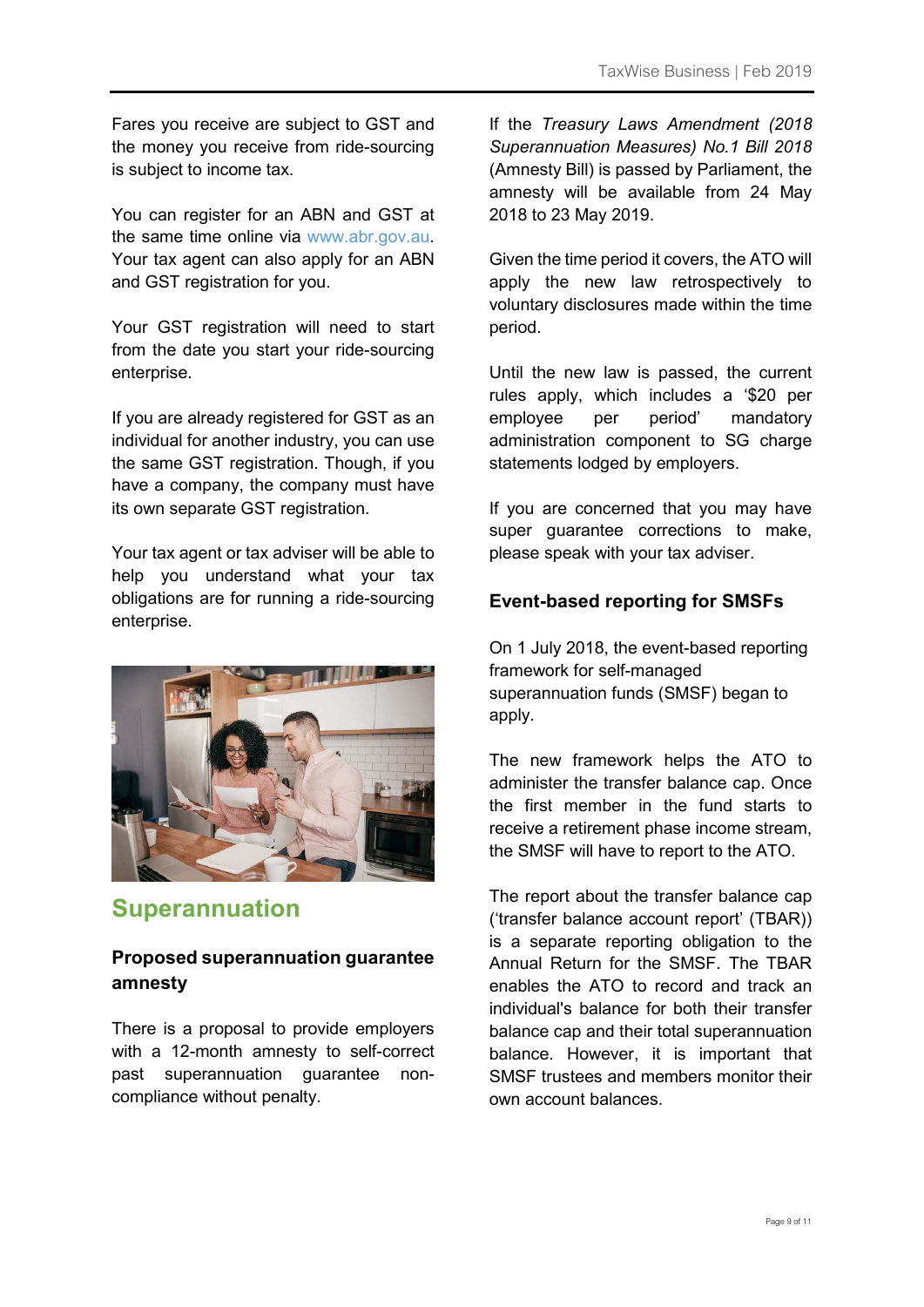#### **To do!**

If you have your own SMSF, you should speak with your tax adviser about monitoring members' account balances and the fund's reporting obligations.

A TBAR was due to the ATO on 29 January 2019 if a fund member had a total superannuation balance of more than \$1 million or a member had a transfer balance account event occur between 1 October 2018 and 31 December 2018.

### **Are the details of your SMSF up to date on the Australian Business Register?**

If you make changes to the details of your SMSF, the Australian Business Register (ABR) needs to be updated within 28 days of those details changing. Changes to the following details must be updated on the  $ABR$ 

- **trustees**
- **directors of the corporate trustee**
- members
- contact details
- address
- fund status.

Your tax agent can check the ABR for you and confirm with you whether the details of your SMSF are up to date or make any changes for you.

### **The Small Business Superannuation Clearing House: updated communication**

The ATO has updated the way it notifies users of the Small Business Superannuation Clearing House (SBSCH) of changes to the SBSCH. The terms and conditions of the SBSCH have also be updated to provide small business users with a better understanding of:

- when a payment is 'accepted' by the SBSCH for an employer's superannuation guarantee contributions;
- what happens when a fund doesn't accept a payment (due to missing or incorrect payment instruction details); and
- when the superannuation guarantee charge applies.



## **Removing tax deductibility of non-compliant PAYG payments**

From 1 July 2019, an employer can only claim deductions for payments made to employees or contractors where an employer has complied with the Pay As You Go (PAYG) withholding and reporting obligations for that payment.

If the PAYG withholding rules require an employer to withhold an amount from a payment they make to an employee or contractor, they must withhold the amount from the payment before they pay it and report the amount to the ATO.

Any payments made where the PAYG amount has not been withheld or reported are called 'non-compliant payments'. Noncompliant payments are not eligible for a deduction.